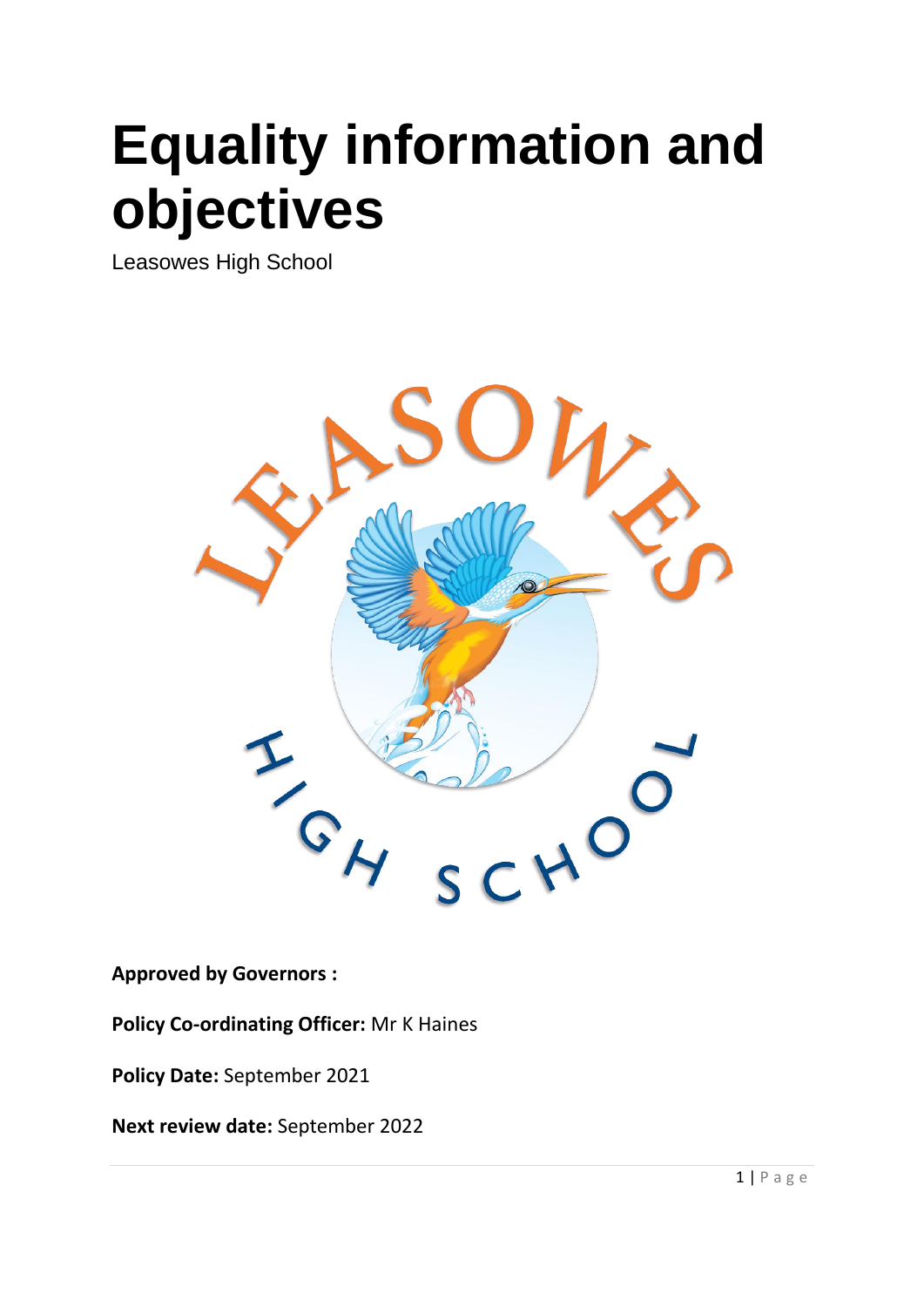## **Contents**

## <span id="page-1-0"></span>**1. Aims**

Our school aims to meet its obligations under the public sector equality duty by having due regard to the need to:

Eliminate discrimination and other conduct that is prohibited by the Equality Act 2010

- Advance equality of opportunity between people who share a protected characteristic and people who do not share it
- Foster good relations across all characteristics between people who share a protected characteristic and people who do not share it

## <span id="page-1-1"></span>**2. Legislation and guidance**

This document meets the requirements under the following legislation:

- [The Equality Act 2010,](http://www.legislation.gov.uk/ukpga/2010/15/contents) which introduced the public sector equality duty and protects people from discrimination
- [The Equality Act 2010 \(Specific Duties\) Regulations 2011,](http://www.legislation.gov.uk/uksi/2011/2260/contents/made) which require schools to publish information to demonstrate how they are complying with the public sector equality duty and to publish equality objectives

This document is also based on Department for Education (DfE) guidance: [The Equality Act 2010 and](https://www.gov.uk/government/publications/equality-act-2010-advice-for-schools)  [schools.](https://www.gov.uk/government/publications/equality-act-2010-advice-for-schools) This document also complies with our funding agreement and articles of association.

#### <span id="page-1-2"></span>**3. Roles and responsibilities**

The governing board will:

- Ensure that the equality information and objectives as set out in this statement are published and communicated throughout the school, including to staff, pupils and parents
- Ensure that the published equality information is updated at least every year, and that the objectives are reviewed and updated at least every 4 years
- Delegate responsibility for monitoring the achievement of the objectives on a daily basis to the headteacher

The equality link governor is Mrs J Porter. They will:

Meet with the designated member of staff for equality every term, and other relevant staff members, to discuss any issues and how these are being addressed

Ensure they're familiar with all relevant legislation and the contents of this document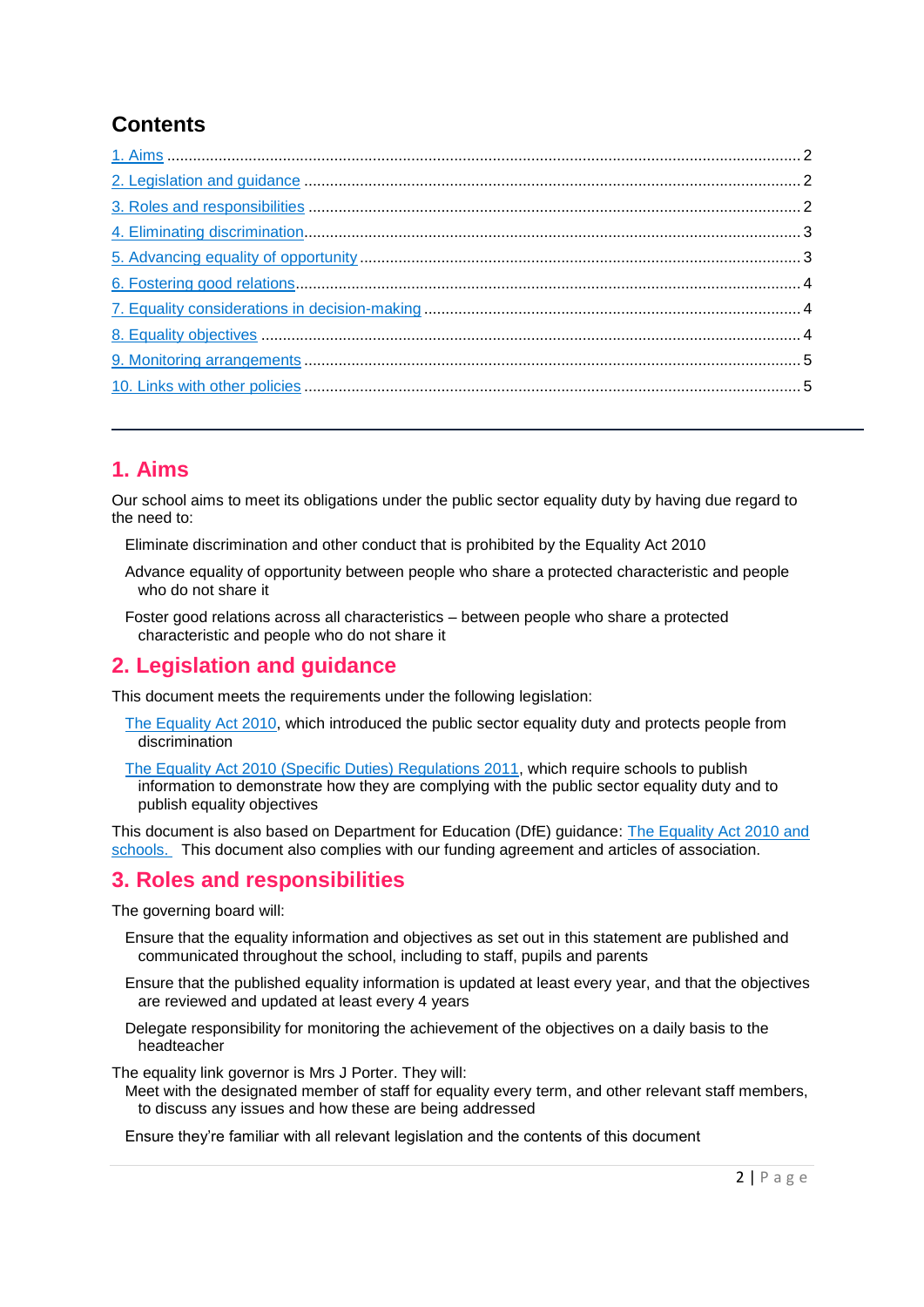Attend appropriate equality and diversity training

Report back to the full governing board regarding any issues

The headteacher will:

Promote knowledge and understanding of the equality objectives amongst staff and pupils

Monitor success in achieving the objectives and report back to governors

The designated member of staff for equality will:

Support the headteacher in promoting knowledge and understanding of the equality objectives amongst staff and pupils

Meet with the equality link governor every term to raise and discuss any issues

Support the headteacher in identifying any staff training needs, and deliver training as necessary

All school staff are expected to have regard to this document and to work to achieve the objectives as set out in section 8.

#### <span id="page-2-0"></span>**4. Eliminating discrimination**

The school is aware of its obligations under the Equality Act 2010 and complies with nondiscrimination provisions.

Where relevant, our policies include reference to the importance of avoiding discrimination and other prohibited conduct.

Staff and governors are regularly reminded of their responsibilities under the Equality Act, for example during meetings. Where this has been discussed during a meeting it is recorded in the meeting minutes.

New staff receive training on the Equality Act as part of their induction, and all staff receive refresher training on a yearly basis.

The school has a designated member of staff for monitoring equality issues, and an equality link governor. They regularly liaise regarding any issues and make senior leaders and governors aware of these as appropriate

## <span id="page-2-1"></span>**5. Advancing equality of opportunity**

As set out in the DfE guidance on the Equality Act, the school aims to advance equality of opportunity by:

- Removing or minimising disadvantages suffered by people which are connected to a particular characteristic they have (e.g. pupils with disabilities, or gay pupils who are being subjected to homophobic bullying)
- Taking steps to meet the particular needs of people who have a particular characteristic (e.g. enabling Muslim pupils to pray at prescribed times)
- Encouraging people who have a particular characteristic to participate fully in any activities (e.g. encouraging all pupils to be involved in the full range of school societies)

In fulfilling this aspect of the duty, the school will:

- Publish attainment data each academic year showing how pupils with different characteristics are performing
- Analyse the above data to determine strengths and areas for improvement, implement actions in response and publish this information
- Make evidence available identifying improvements for specific groups (e.g. declines in incidents of homophobic or transphobic bullying)

Publish further data about any issues associated with particular protected characteristics, identifying any issues which could affect our own pupils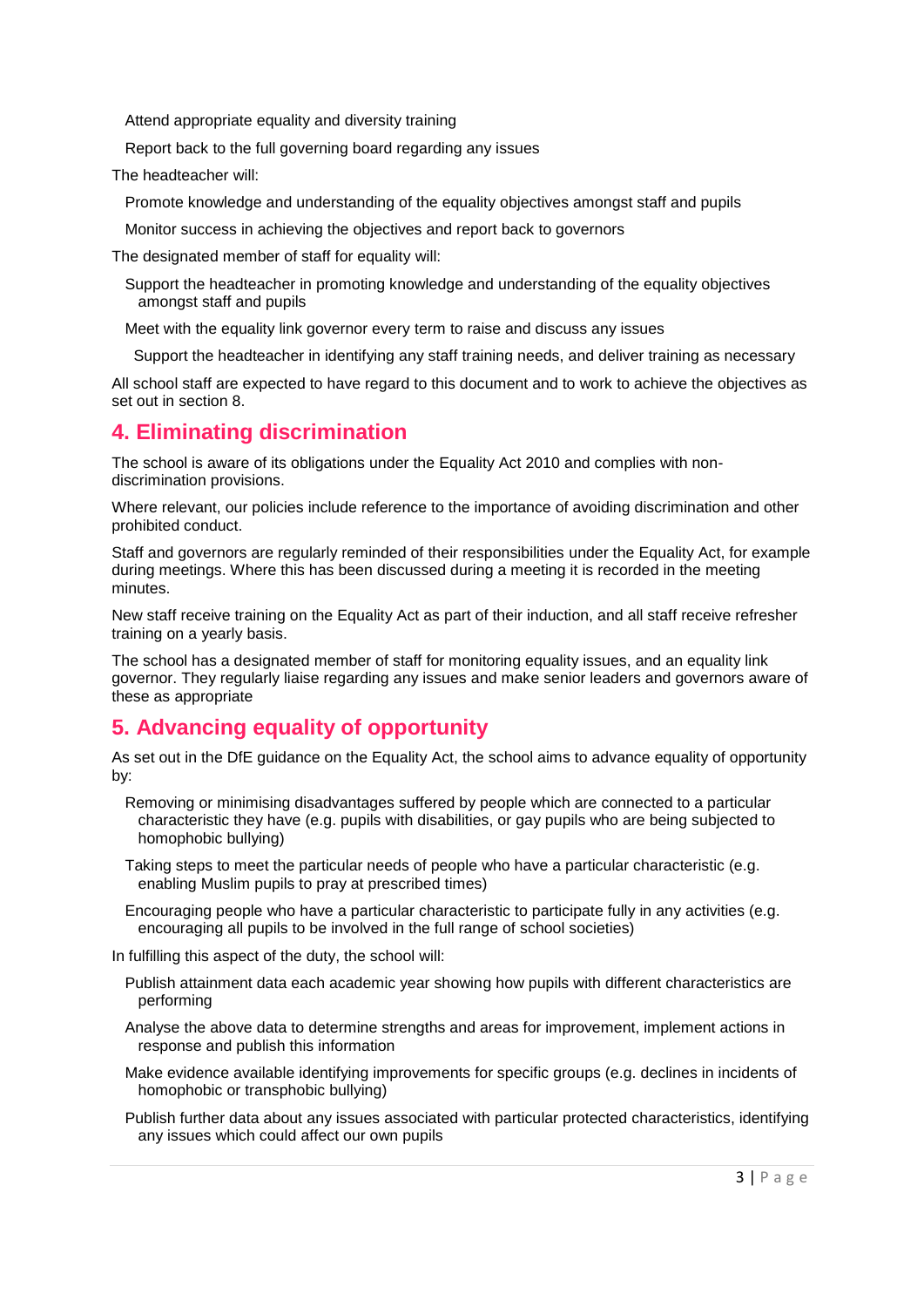## <span id="page-3-0"></span>**6. Fostering good relations**

The school aims to foster good relations between those who share a protected characteristic and those who do not share it by:

- Promoting tolerance, friendship and understanding of a range of religions and cultures through different aspects of our curriculum. This includes teaching in RE, citizenship and personal, social, health and economic (PSHE) education, but also activities in other curriculum areas. For example, as part of teaching and learning in English/reading, pupils will be introduced to literature from a range of cultures
- Holding assemblies dealing with relevant issues. Pupils will be encouraged to take a lead in such assemblies and we will also invite external speakers to contribute
- Working with our local community. This includes inviting leaders of local faith groups to speak at assemblies, and organising school trips and activities based around the local community
- Encouraging and implementing initiatives to deal with tensions between different groups of pupils within the school. For example, our school council has representatives from different year groups and is formed of pupils from a range of backgrounds. All pupils are encouraged to participate in the school's activities, such as sports clubs. We also work with parents to promote knowledge and understanding of different cultures
- We have developed links with people and groups who have specialist knowledge about particular characteristics, which helps inform and develop our approach

#### <span id="page-3-1"></span>**7. Equality considerations in decision-making**

The school ensures it has due regard to equality considerations whenever significant decisions are made.

The school always considers the impact of significant decisions on particular groups. For example, when a school trip or activity is being planned, the school considers whether the trip:

Cuts across any religious holidays

- Is accessible to pupils with disabilities
- Has equivalent facilities for boys and girls

The school keeps a written record (known as an Equality Impact Assessment) to show we have actively considered our equality duties and asked ourselves relevant questions. This is recorded at the same time as the risk assessment when planning school trips and activities. The record is completed by the member of staff organising the activity and is stored electronically with the completed risk assessment.

#### <span id="page-3-2"></span>**8. Equality objectives**

#### **Objective 1**

Have in place a reasonable adjustment agreement for all staff with disabilities by July, to meet their needs better and ensure that any disadvantages they experience are addressed as far as possible.

This objective has been chosen to ensure our community is as inclusive as possible.

To achieve this objective we ensure that every new student and member of staff are asked if they require any reasonable adjustments. This information is then examined and acted upon as far as possible.

Students are aware that they should speak to form tutors if they require adjustments, those that are significant and obvious have been dealt with prior to transition. Members of staff are aware they can speak to Mrs. Lowe (Assistant Headteacher) or Mrs. L Thomas (Headteachers PA).

#### **Objective 2**